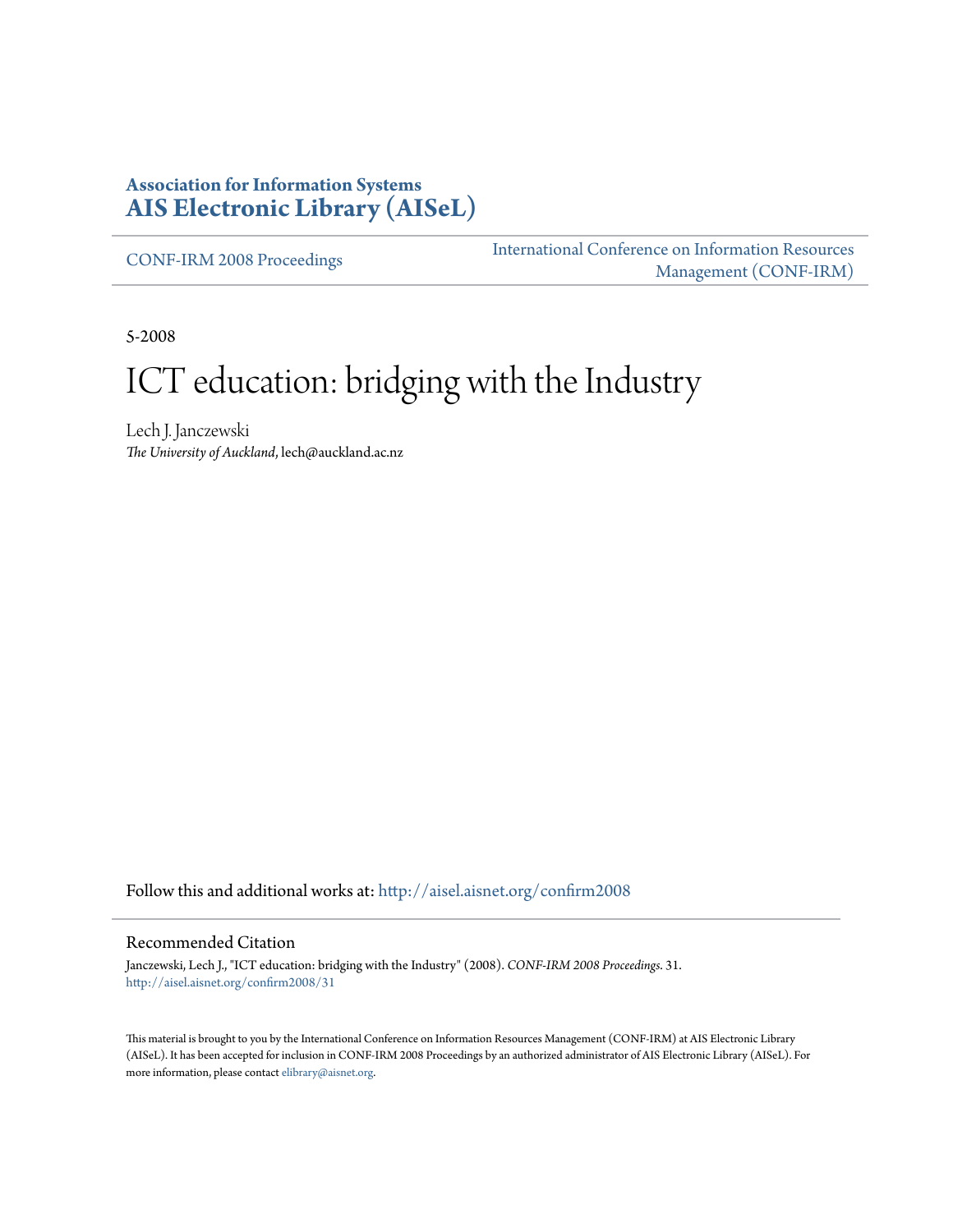# **48F. ICT education: bridging with the Industry**

Lech J. Janczewski The University of Auckland lech@auckland.ac.nz

## *Abstract*

This paper presents the practical forms of university/industry co-operation which we have developed over the years at the Department of Information Systems and Operations Management (ISOM) at the University of Auckland, New Zealand. Most of these practices are well known but we think that the ISOM Department set up a comprehensive policy in this area.

# *Key words*

ICT education, IT internship, IT projects,

## **1. Introduction**

As long as universities have existed, the academics have been accused of creating "ivory towers" of the knowledge, or that their teachings are not representing a set of skills needed in the professional life. The source of these statements is based on the fact that university education is not aimed at providing, "job training" but rather to create a broader mechanisms of understanding issues of a given discipline. Quite often comparisons are made between university and polytechnic education and opinions are formulated that (contrary to the Polytechnics' programmes) Universities are not preparing their graduates well to function properly in the real work environment. University staff usually denies these claims but nevertheless quite often contacts between academia and relevant industry are sporadic.

Generally speaking, tertiary institutions are aware of this problem and are placing considerable efforts in maintaining close relations with the ICT industry to make their offer relevant to the job market as much as possible. These efforts usually have a form of:

- Formal and informal contacts with business organisation,
- Industry-originated guest speakers,
- Special student practices/projects.

This paper presents the practical forms of university/industry co-operation which we have developed over the years at the Department of Information Systems and Operations Management (ISOM) at the University of Auckland, New Zealand. Most of these practices are well known but we think that the ISOM Department set up a comprehensive policy in this area.

# **2. Formal and informal contacts with business organisations, speakers**

It is a widely used university tradition to invite to the classes recognised authorities in the given field to discuss subjects related to their mastery skills. For example if the subject of a class presentation is computer forensic it would be quite obvious to invite a leading expert in this field.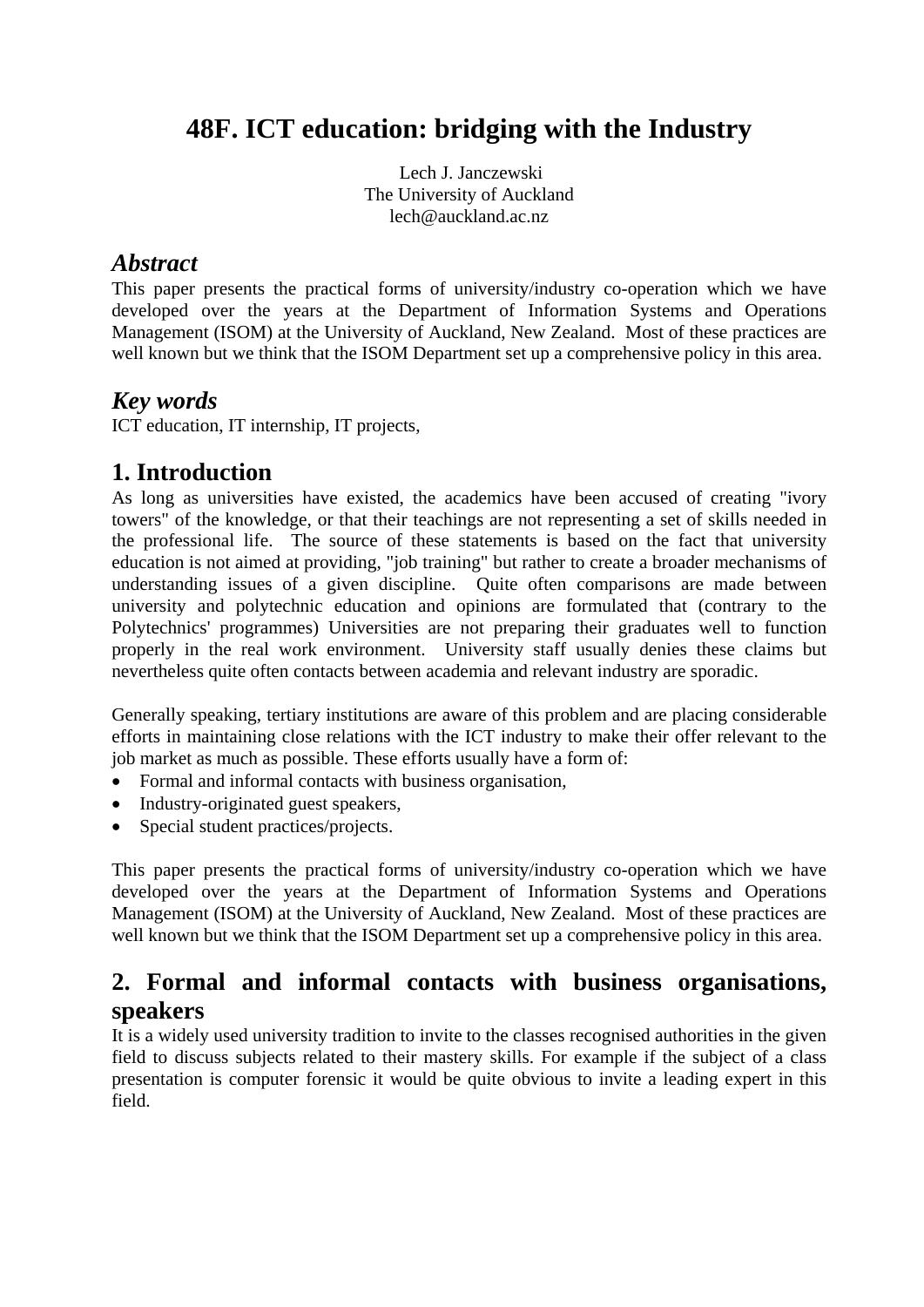Some variant of that is to invite a representative of a company which is a leader in the give field. It could be quite obvious to invite a representative of a company occupying the majority position on the ISP market.

At first, after receiving acceptance from the potential speaker, a session between him/her and a lecturer is arranged to discuss the date, content of the presentation and a form of the hand-outs. We try to arrange the presentations when it is logical to have them but some flexibility must exist as a guest speaker may not be available at the most appropriate time. Before the presentation students are briefed as to whom they will see and the topic of the presentation.

The format of the lecture/presentation varies, depending on the topic. It could be a plain lecture (and we rather try to avoid that) or a live demonstration of some sort. One of the most interesting ones (which is a permanent feature of a course on Data Security) is a demonstration of eavesdropping techniques: real hearing "bugs" are shown and equipment to trace them plus methods of monitoring pagers and mobile phones discussed. A significant portion of time is always left for the question and answer session.

A delicate problem is the question of remuneration for guest speakers. Most of them are not looking for financial rewards but on the other hand are forced to spend a considerable amount of time in preparation for the presentation and in some way should be rewarded for that effort. Direct payment in most of the cases could be difficult. Many business organisations forbid their employees to have extra earnings without their consent. To avoid these problems we introduced the presentation to guest speakers of book tokens which could be redeemed in any major bookstore in the country. This system of "tokens of appreciation" works very well.

Overall surveys carried out after each semester show that students highly regard these presentations. Interestingly enough these presentations are also valued by the guest speakers themselves. We have noticed that many of the guest speakers introduced into their CVs a statement like: "frequent University of Auckland guest speaker".

## **3. Issues with student practices/projects**

To better prepare students to professional life in the field of information technology every university is offering a course usually named "Information System Project". The basic goal of such a course is development of a working application. The course arrangements may vary but the conditions usually include:

- The topic of the project is generated by the university staff or by associated company,
- Work is done in teams,
- Supervision is limited to progress reporting to the university staff and the sponsoring company.

Such conditions present a number of problems:

• *Importance of group work* 

Each university grants diplomas on the basis of a candidate's individual performance and achievements during their stay at the university. It is the norm that part of the studies would be carried out through some sort of group work. This could be in the form of workshop groups, working parties, or (the University is not usually very happy about this) informal syndicate work on home assignments. The real life situation is one where most individuals do not exhibit a thorough knowledge of each aspect of a problem. At present few information projects are the sole work and responsibility of one designer from the very beginning until the end. This situation may be exacerbated through group work by allocating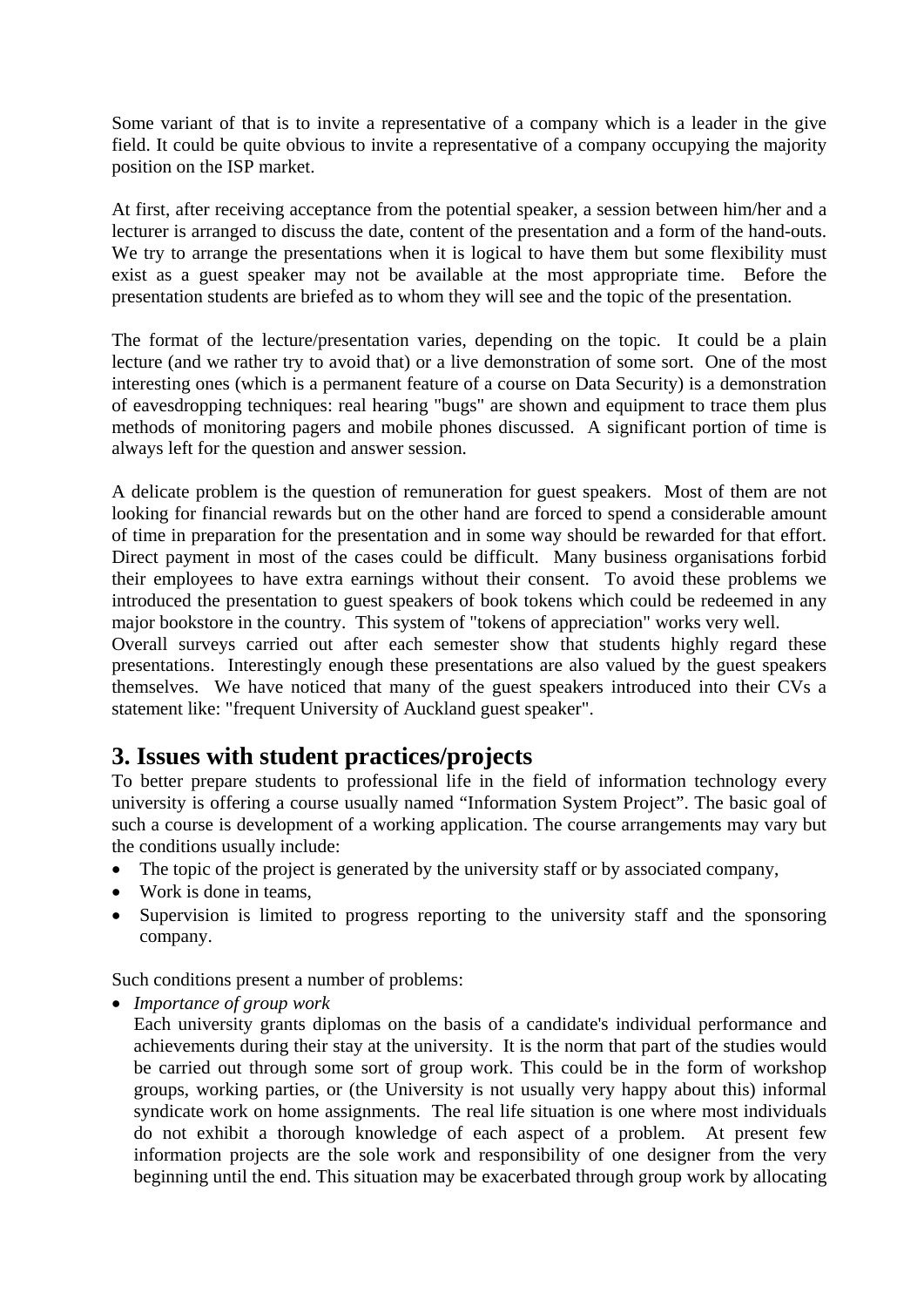tasks so the degree of repetition for individuals is significantly reduced (spread of tasks during a system analysis phase etc.). On the other band team work is a good vehicle to develop in students skills of working in groups (mainly psychological and social), e.g. responsibility for and to a group, leadership skills, understanding someone else's problems, punctuality, etc. These skills are extremely important in a future professional career in systems development and systems management. Therefore universities should train their students in group activities. But the question is how to place group work within the university curriculum? The typical solution is to have a regulation limiting the weight of a group project to a specific small value (like 20%) of the overall course grade.

• *How to assess a group work?* 

A basic question then arises - how to mark the group if the whole work was done in a group? Assessment may be arranged on a group performance basis, when each member of the group receives the same mark or on an individual basis. Both methods have their advantages and disadvantages. The first may be a called "product oriented", whereby the University would not be interested in the individual contribution to the end results. This approach may help "easy riders" to get the credit but it emphasises the role of a group's goal. The second approach eliminates the problem of ghost members but makes the final product of little importance, and does not emphasise the role of group work.

• *Skill set to complete the project* 

As it was said before, in the real life situation most individuals do not exhibit a thorough knowledge of each aspect of a problem. Each student (at least theoretically) should acquire the same set of skills (if studying the same programme), but in the real life most of them usually concentrate on specific subjects trying only to pass the other courses. Also few information projects are the sole work and responsibility of one designer from the very beginning until the end. Hence during the project work quite naturally students participate in all the activities but like to concentrate on part of the projects they are especially interested in. On the other hand there are some skills required, which students should be familiar with, but usually not being part of their courses of studies. The best example could be the group dynamic skills. Good practical knowledge of the group mechanics is essential for successful completion of a group project. Practically every university offers courses on this subject but very few students outside the psychology department would be inclined to take such a course (or even the university regulation could prevent it if the student is not part of the given faculty).

• *Knowledge of business environment* 

University curricula include variety of courses but among them there is not presentation of "Business skills", i.e. knowledge how to operate in a real life working environment. Employers are aware of this issue and this is usually expressed by asking the candidate: "What is your business experience?"

## **4. Environment for Information System Project**

Over the last 25 years the Department of Information Systems and Operations Management (ISOM) at the University of Auckland has been offering a paper "Information System Project" which we consider to be a good example of a group project providing answers to the questions discussed above.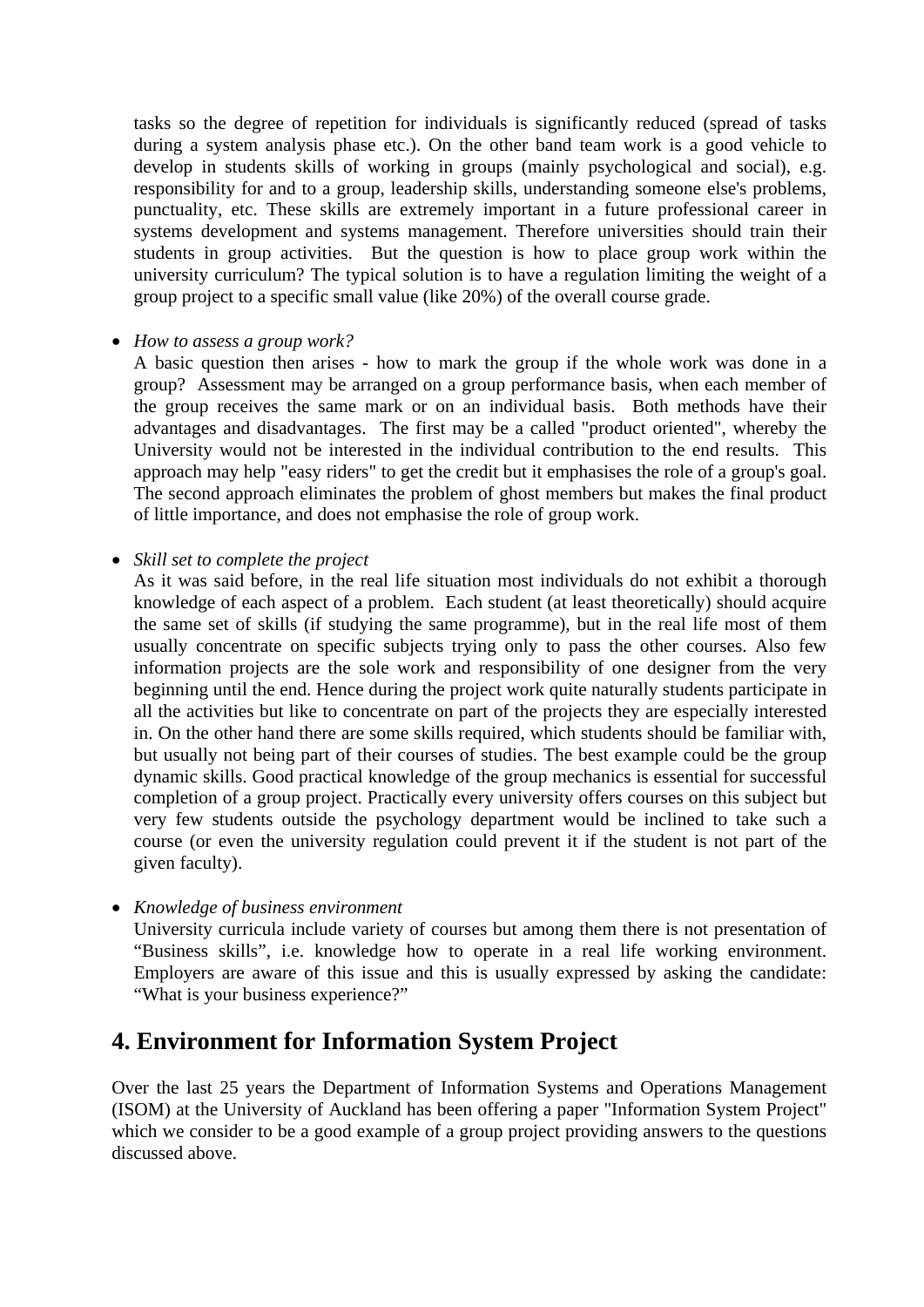Before we give a description of this group project we firstly provide basic information about the studies framework at the Department. The mission of the Department is to teach and conduct research in four interrelated discipline. They are:

- *Information Systems* Application of information technology solutions to business problems.
- *Data Communications and Networking*

Presentation of telecommunication technologies that is increasingly important in today's world. It is a specialisation available as part of an Information Systems major. The data communications and computer network courses are integrated with the Cisco Networking Academy Programme giving students the opportunity to prepare for the CCNA professional networking certification.

#### • *Operations and Supply Chain Management* Application of methods to solving business problems related to the delivery of products and services from the manufacturer or provider to the end customer.

• *Operation Research* 

Theory and application of mathematical and computer models for complex decision problems encountered by management.

The ISOM Department offers both undergraduate and graduate studies leading respectively to Bachelor of Commerce and Masters of Commerce degrees.

# **5. Information System Project course**

## **5.1. The Goal**

Ale information systems project has to allow the student to apply theoretical knowledge to a practical problem in the business world. The overall goal is to develop an information system which, at the end of the project, meets the requirements of the user who sponsored the project.

Also, we like our students:

- To learn to work in a team with a minimum of outside supervision,
- To interact with end-users and successfully identify and satisfy their information requirements,
- To carry out an information system development project from its initial conception to the implementation and the user acceptance,
- To integrate the course work in several disciplines realising its significance to information system development,
- •To gain practical experience in information system development.

# **5.2. Organisation**

This is the only course of the School worth four times more than a "regular" course and lasting two semesters. Project teams consist of 2-3-4 students (Stage III, Bachelor of Commerce), a staff member of the ISOM Department as supervisor, and a sponsor contact person.

Ale supervisor meets regularly with the team throughout the year. The supervisor doesn't act as team leader, but he or she does monitor progress and advises as problems arise. Only as a last resort, will he/she intervene between students and the client. 4 times during two semesters all teams must present a progress report the class and to exchange experiences.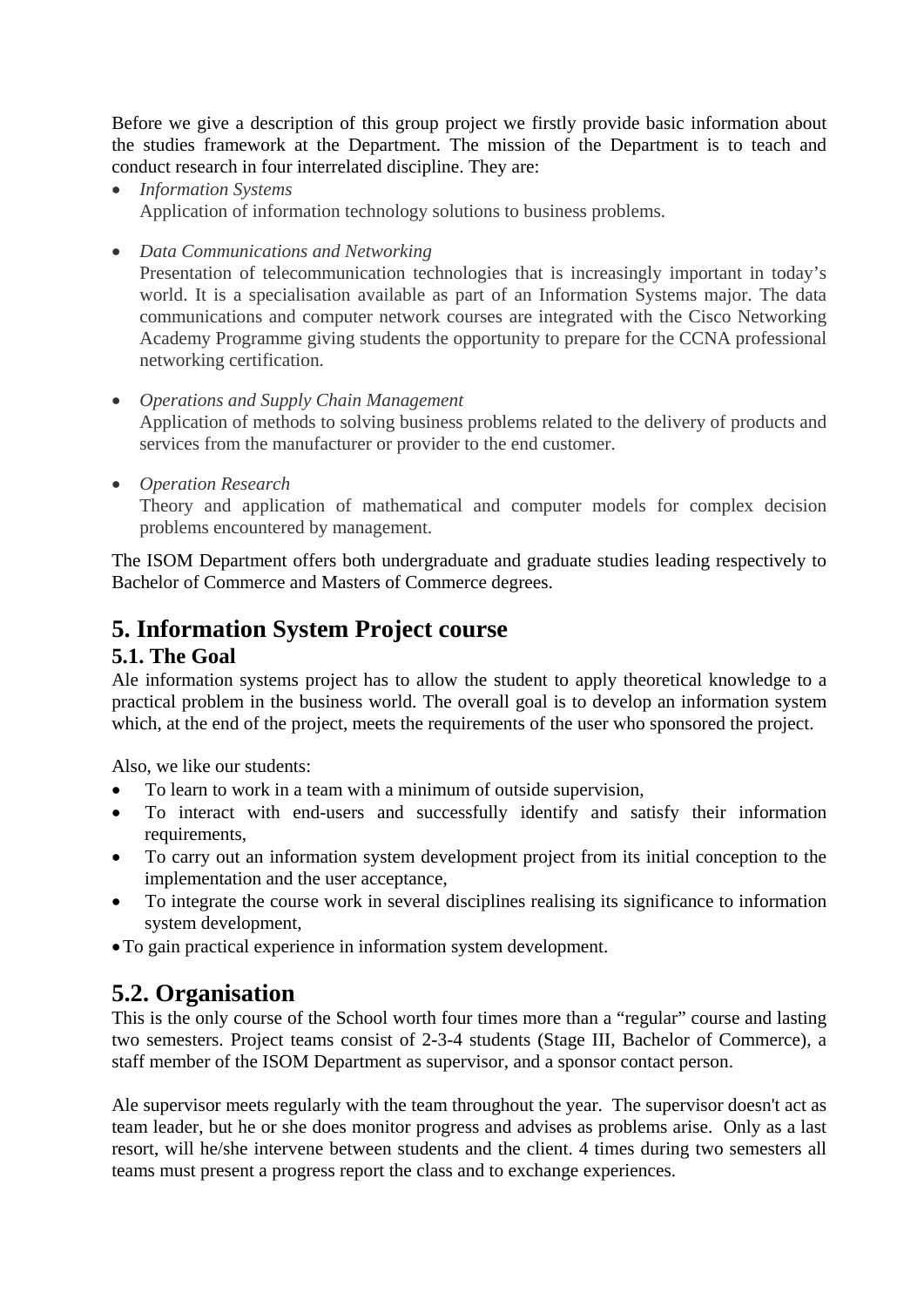A requirement is that the team and client agree early in the schedule on the domain of the project and on the criteria by which its success will be judged by the client. Each team organises their work itself, but it is required that each member contributes, in an identifiable way, to each of the stages of the system's specification, development, and implementation cycle.

## **5.3. Workload/timetable**

The project size does not usually exceeds around 400 hours per student. Practically, each student should spend one day per week working on the project plus some time during the school breaks.

All projects start at the beginning of March and terminate at the mid October. Students should meet the several deadlines:

| <b>DATE</b>      | <b>DELIVERY</b> | OF     | THE. |
|------------------|-----------------|--------|------|
|                  | <b>PROJECT</b>  |        |      |
| End of March     | Timetable       |        |      |
| End of May       | Specification   |        |      |
| End of September | Working         | system | and  |
|                  | documentation   |        |      |

Please note that our academic year starts in March and terminates in November

## **5.4. Assessment, Payments and Rights**

The following table presents the assessment schedule:

| Activity type                | Value | Number | Total |
|------------------------------|-------|--------|-------|
| Class presentations          |       |        | 20    |
| Schedule documentation       |       |        |       |
| Specification documentation  | 15    |        |       |
| <b>Customer satisfaction</b> | 35    |        | 35    |
| <b>Technical content</b>     | 10    |        |       |
| Project Exhibition           |       |        |       |
| Supervisors assessment       | 10    |        |       |
|                              |       | Total  |       |

The System Project course is a part of an Information Systems programme in our Department. Although it is expected to create business information systems in a "'real-world" situation, it is not a commercial operation. No payments are made to the project team or supervising staff. The sponsor does, however, provide the necessary hardware and software environment for the project and is expected to reimburse any travel expenses in relation to the project work.

The information systems developed by the project team become the property of the sponsor organisation. The project team members and the Department ISOM, however, do have the right to use the developed information systems for educational or reference purposes.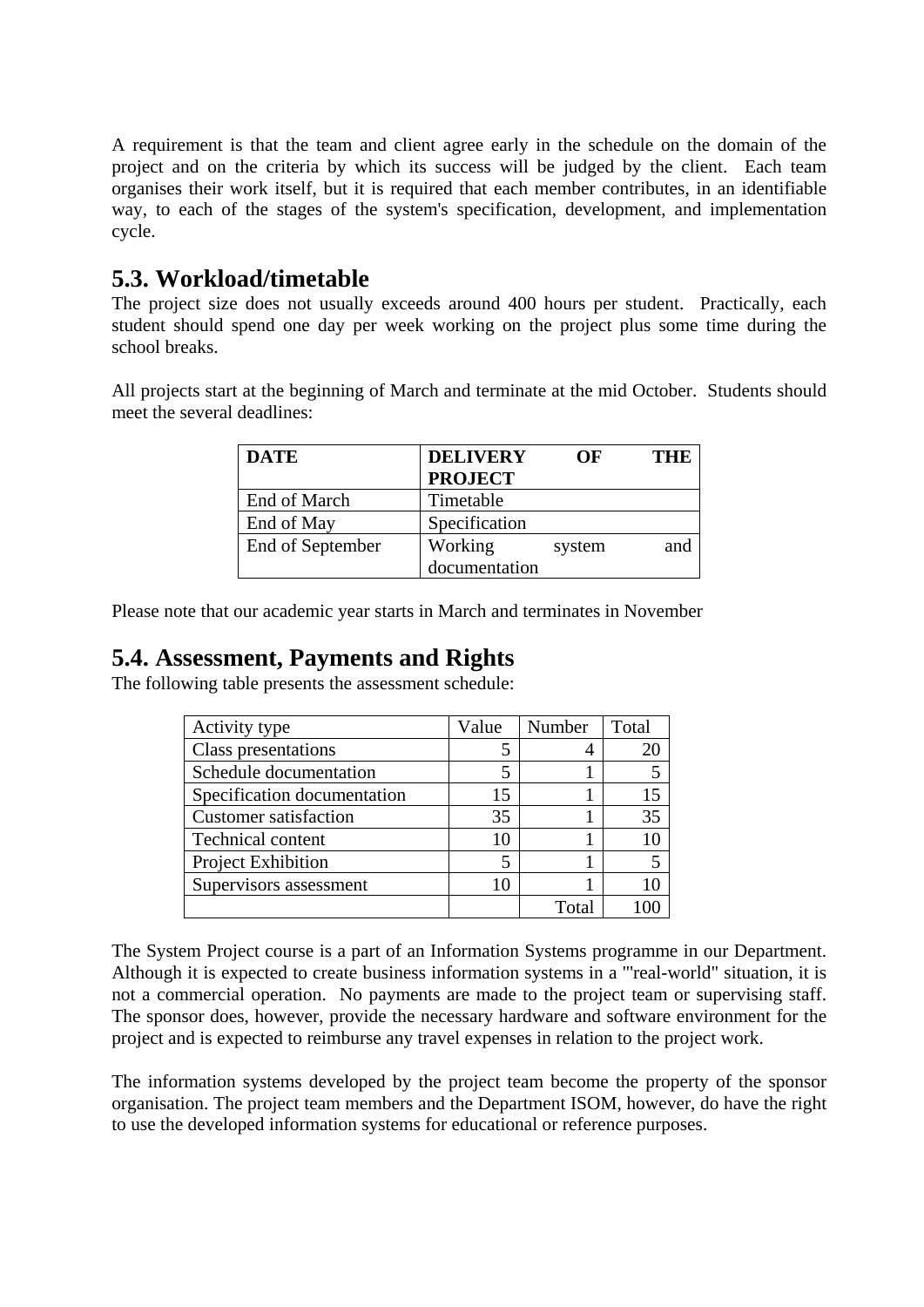Due to many different activities carried during the course of two semesters, the delivery of the course is quite expensive. To recover these costs we ask our sponsors for a donation, in the range between \$3.5 and \$10K NZD (approx:  $$1$ NZD = \$0.80USD). The donation is truly voluntary but most sponsors pay it.

## **5.5. Course Organisation**

The course organisation is divided into four parts:

- The preparations (before the beginning of the academic year),
- The initial stage (up to groups formation and projects allocation),
- Organization of the course work,
- The social part of the course,

#### *Preparations*

The preparation for the course usually starts in January each year. It includes:

- Detailed briefing of all the staff involved in the course (most likely 3 persons, depending of the number of students),
- Preparation and distribution of project requests to potential sponsors. Every year we run between 6 and 15 projects.

Through this document we offer development of a professional quality system. We ask the sponsors to provide adequate technical and office support for the students. Also we ask each sponsoring organization company to offer us a donation, if satisfied with the final product.

During preparation time we are vetting all the students who applied for admission to the course. The admission procedure is the following: Apart from predefined prerequisite courses, all students need to have good average marks. The students are exposed to the real companies and a possible failure of a project team should be avoided at any costs as would create extremely bad impression of the course (and the university!!). Besides, from our experience we have noticed that mediocre or C- average students usually are unable to cope with the loads the course is presenting, Due to this restrictions the course is not obligatory for all the IS students. It is customary that many students with border grades are called in for an interview.

#### *Initial stage*

At the first class meeting we outline all the course regulations, limitations, duties and students' privileges. The process is formalised and each students receives a very detailed program of the course and all the rules. There is number of issues which are worth to comment about these course regulations:

- As we ask sponsors to treat students as their own employees, all the students are invited to sign a confidentiality form asking them not to reveal the content of their project and other company information outside the class. This form was approved by the University of Auckland Executive Officer.
- Each student is graded individually, but the base of his/her mark is determined by the overall team performance. The team assessment is published for the whole class after each assessed activities. This increases in the significant way rivalry between teams and leads to the better overall final results. However, to be able to publish these results and to follow the requirement of the New Zealand Privacy Act 1993, we ask every student to sign a declaration allowing us to do so. It was our experience that fair marks can be given by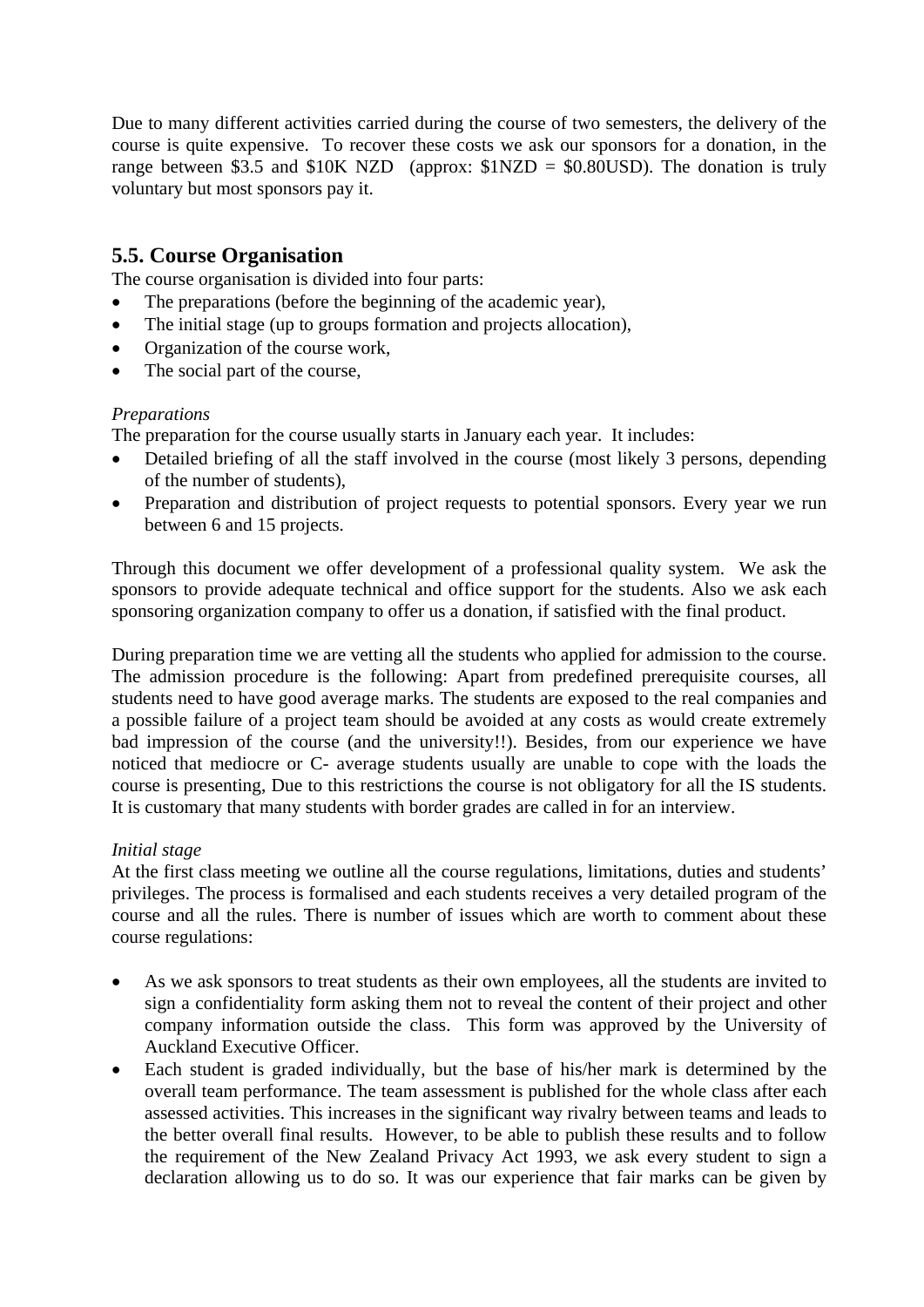considering both, the direct individual contribution to the project, and the support given to the group. This is very much in line with "real world" projects, where, on a similar basis, team members are remunerated individually. Most of the teams showed genuine interest in the results of their work. The following example is perhaps the best illustration of this attitude: Towards the end of the designing stage one student was taken to hospital. Arrangements were made to allow the other team members to terminate the work in abbreviated form. Despite these arrangements, the student was later able to increase his involvement to an extent which allowed full completion of the project!

• Managing complex course arrangements require receiving on time information from the students. We had introduced so called "Required Action" (RA) activity. The RA is always not a time absorbing activity but it is essential to get timely response to the course supervisor. For instance we may suggest change of the day for particular class activity and to do this we need to have reply from every student. RAs are announced through internet and include information about specific time window for the answers. Answers before the start of the defined time slot are ignored, received after the defined slot incur penalty of 0.5p deducted from the final grade. Only documented major disasters (health or family problems) may justify the delayed response. This arrangement works extremely well in the class. Never-the-less, each year there are few students having their (usually very good grades) decreased due to collection of RAs penalty points

After the initial brief we enter a phase of informing students who the sponsors are and what projects they offer. This phase will include:

- Distributing written information about sponsoring organization and the project,
- Each sponsor makes 15 min presentation about his/her company and the project,
- Evening Sponsor's Forum is arranged where over pizzas and soft drinks students may directly ask the sponsors about their projects, working conditions, company itself, etc.

Soon after, the class is taken to a three day, live-in workshop, outside Auckland, where they are taught:

- Group dynamic skill,
- Art of publics speaking,
- Business behaviour,

Ale programme of the workshop includes a number of activities starting from very simple exercises for 2 to 5 people to complex activities required planning, managing and controlling of the whole group. It is an outdoor course but not of the "Rambo" style. All the exercises require minimal physical fitness but eventual success depends upon proper planning of the exercises before, participation of all members of a team and efficient and flexible management. Ale exercises are set-up in very realistic way. For example the planning session is based on developing plan of building next major bridge in Auckland spanning Northern and Southern part of the city. The plan is based on the real documents issed by the Auckland's City Council.

All exercises contain four stages:

- Initial brief-. when each team receives (usually in writing) the scenario and the rules of the game,
- Planning session; when teams decide which way they would go to accomplish the planned objectives,
- Execution: where the real action is, and finally,
- The closing debrief.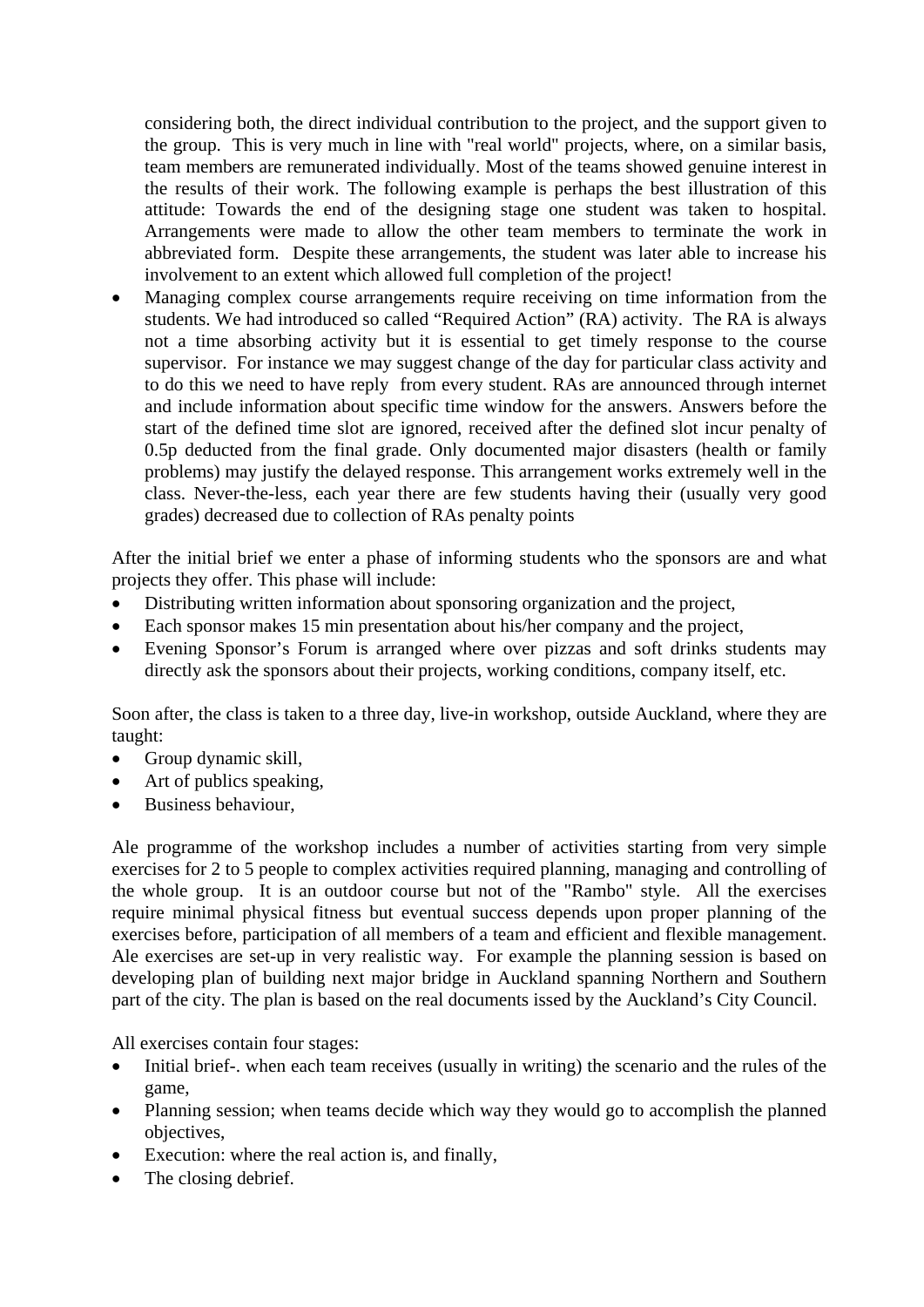Involvement of instructors is substantial only in the last. Earlier, an instructor only observes the activities and intervenes in the case of a safety violation or other emergencies. Students may also ask some questions related to the interpretation of the rules (but not related to how to do the exercise). It is interesting to notice that many teams after reading the initial brief impose on themselves limitations which were not specified. For instance one of the most common trends is to only use the equipment provided by the instructors only.

During the workshop students' behaviour are also assessed and commented upon to assist them in forming optimal project teams. However we are not putting any pressure on the team content.

The workshop is run by a company specialising in outdoor activities. Before attending the workshop each students receives a detailed brief about the workshop location, necessary preparations and the content. There are costs to the students associated with this workshop but it is heavily subsidised from the donations received from the previous year's appreciative sponsors.

By the workshop's end students must form the project teams and develop a prioritised (but nor binding) list of their preferred projects. This list is the published to allow students having better prioritising their choices. Very often, some projects are extremely popular and besieged by the applications.

After the workshop a number of lectures are offered on topics related to the project work:

- Time management,
- Management of real ICT projects,
- Interview skills.

To enhance their relevance and to emphasise the practical aspects of these areas, these lectures are presented by working ICT consultants rather than by academics.

One week after the Group Dynamic Workshop all groups are asked to deliver their first documentation: their Project Bid.

As in the real life, projects will not allocate arbitrarily or blindly to the teams. Rather, each project team will get the opportunity to prepare their official bid stating which project they would like to take and the compelling grounds on which any particular project should be allocated to them. This is an emulation of a real life bidding process.

Only after this step and the consequent project allocations will each project team is introduced to their sponsors to commence the INFOSYS 342 project. This initial stage lasts around one month.

#### *Coursework phase*

From the end of March until mid October student teams will work on their project at the sponsors' sites. During this time they will receive guidance and supervision in the following forms:

• Four times during two semesters formal class presentations are arranged. "Formal" has a meaning of "like in the real life". Preparations for these presentations always include "dry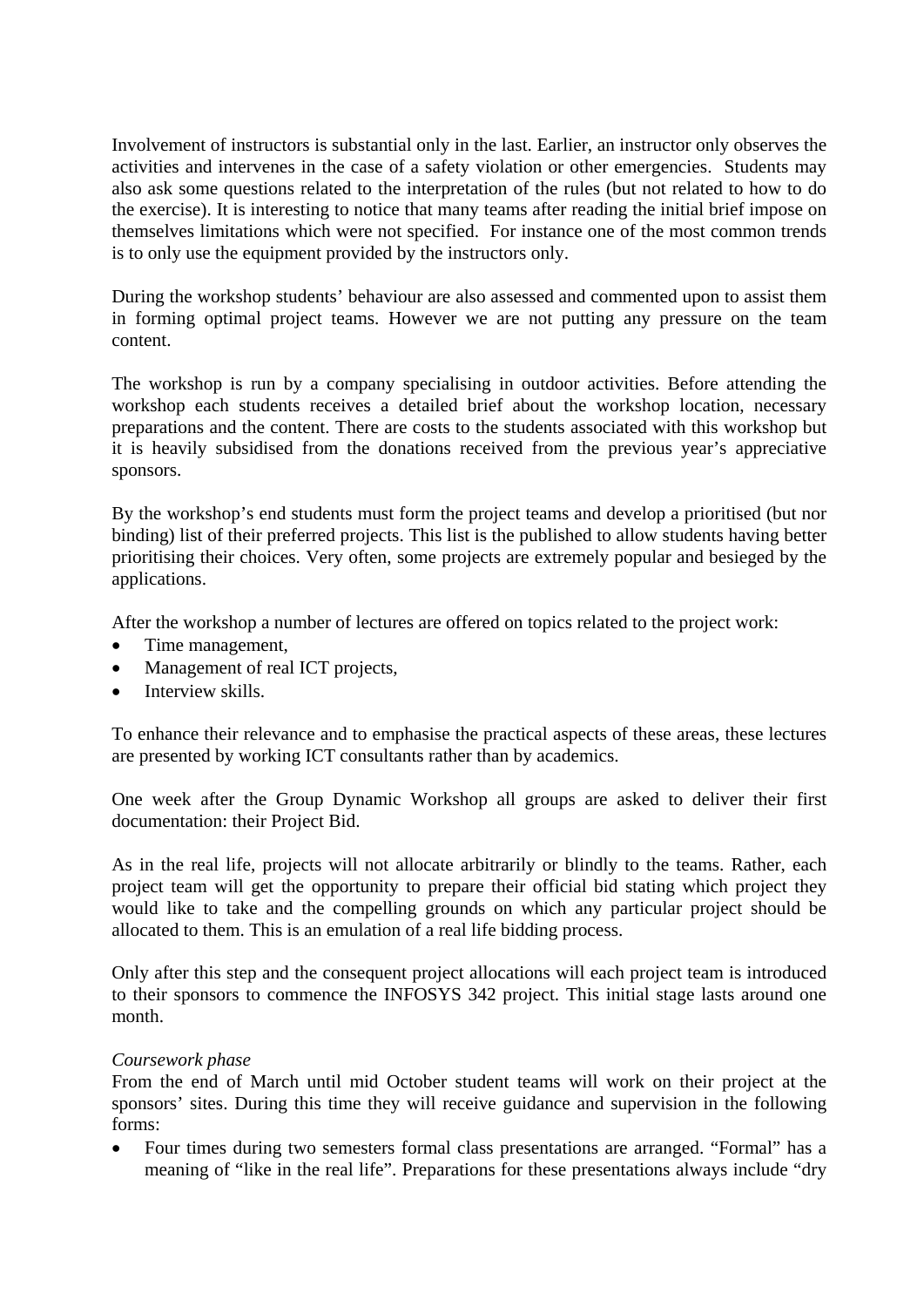runs": non-assessed presentation in the front of their supervisor, to smooth later the assessed delivery. The class presentations are recorded on a camcorder and each team gets the set of all presentations, for future reference. Students assess (anonymously) the presenters and this forms the base for the mark, after adjustments introduced by the supervisors' team.

- Every month each team deliver a written monthly report which outlines what they did, which problems they faced and their plans for the next month.
- Each supervisor meets his/her teams every fortnight to discuss the progress of the individual projects and the grades.
- During the year students deliver two documents:
	- o Project Schedule being general information what is the business problem, essence of the project and how to develop the final solution,
	- o Project Specification: detailed information what they plan to do.
- 8 times during the year class newsletter is published informing the class about the results, changes in the regulations, important news and commentaries.
- Four times during two semesters each student deliver confidential report on how he/she rates contribution member of his/her team. These surveys form the base of the individual assessments.
- Just after the first semester students starts intense design work. This is usually a source of mounting tensions within the project teams. To ease up these tensions a special one day Workshop is organized. During the workshop students are able to exchange their experience and discuss the problems they faced, both internally within teams as with the sponsors. Also a more formal guidance on conflict resolutions will be offered.

Towards the end of the project work, a public exhibition of the projects is set up. This exhibition is always advertised around the university and ICT community plus mass media. Settings of the exhibition are the same as for real exhibitions of ICT applications. Each stand bears the name of the sponsor of the project and companies usually help the teams to arrange the stand.

Final stage of the work is the official handover meeting, at the company premises. Objective of the meeting is to present formally the final product and hand over the software and accompanied documentation.

#### *Social activities of the course*

In the real life business organizations set up various social actives aimed on creation bonds between employees, to relax and reduce tensions. The same concept is plied for the course and includes:

- Skit session during the Group Dynamic workshop. Students are encouraged to prepare a 20 minutes (per team) humorous performance.
- After each class presentation we organize a social gathering. It has either a "Bring Your" Own" party at the University grounds or going together to a restaurant. Participation in these events is entirely voluntary and, depending of the time of the year, between 50% and 100% of the class is attending.
- The best two teams at the end of the year are getting Departmental Diplomas and gift vouchers (between \$50 and \$150 per person, depending of the year and the team place). Special plaques are prepared for each sponsoring organization commemorating their contribution to the University (signed by the Dean of the School). All these diplomas, plaques and final team results are announced at the formal dinner.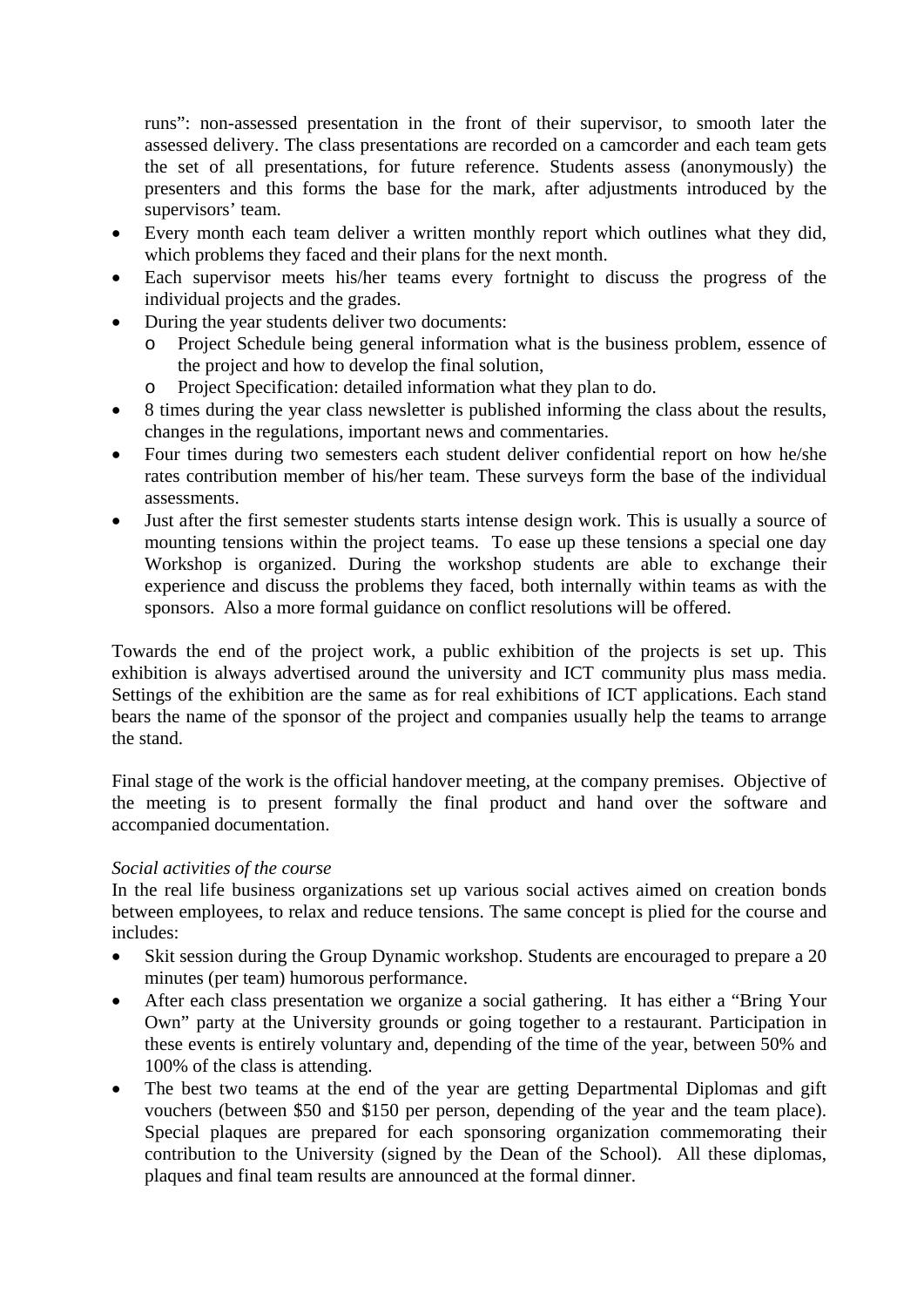- Email distribution list is maintained and all the course graduates are encouraged to sign this list. List is used to exchange personal information and also to communicate with the former students.
- Every second year a reunion of the class is organized. All former students and lectures are invited. The next reunion is planned during 2008.
- All graduates who would end up with grade at least A- are entitled for a written reference from both the supervisor and sponsor. These references letter are highly valued among students as it strengthens their chances of securing an interesting and good paid work.
- Practically we are running an employment agency, directing students to organizations who approached us with a request for employees.

## **6. Results**

The Information System Project course is a part in our Information System Programme. Despite the fact that students have to work very hard to succeed in this paper, the projects are very popular with our students. The ultimate value of the project work results from the opportunity to apply classroom knowledge to real life IS problems, gaining experience by:

- Exposure to the constraints and pressures of analyst/programmers life,
- Development of interpersonal skills,
- Appreciation of the value and importance of planning, scheduling of activities, foreseeing of difficulties,
- Discovery of the price to be paid for failure, or earned for success.

Every year students' survey brings many statements of the type: "It was the most difficult and in the same time rewards course I took at this University". This year ALL students gave 100% to two vital questions given to them in the end year survey:

- *I had a clear idea of what was expected of me in this course*
- *Overall, I was satisfied with the quality of this course.*

Because the students were required to exercise their intellect in responding to unstructured situations, the project was clearly an educational venture. The project sponsors are full of praise for the students. We are receiving from many of them unsolicited letters expressing their satisfaction, both with the scheme and the contribution the students had made.

The local press every year publish at least one report on one of our projects. These projects are always substantial and our sponsors are usually well known companies. We completed projects for such institutions like Hewlett-Packard, Microsoft, Cap-Gemini, RNZ Navy, District Health Board, etc.

Reputation of the course is such that all the course graduates are securing without any difficulties very interesting and good jobs.

## *References*

Most of the texts related to content of this paper, like

- *Initial brief for sponsors*
- *Initial brief for students*, etc